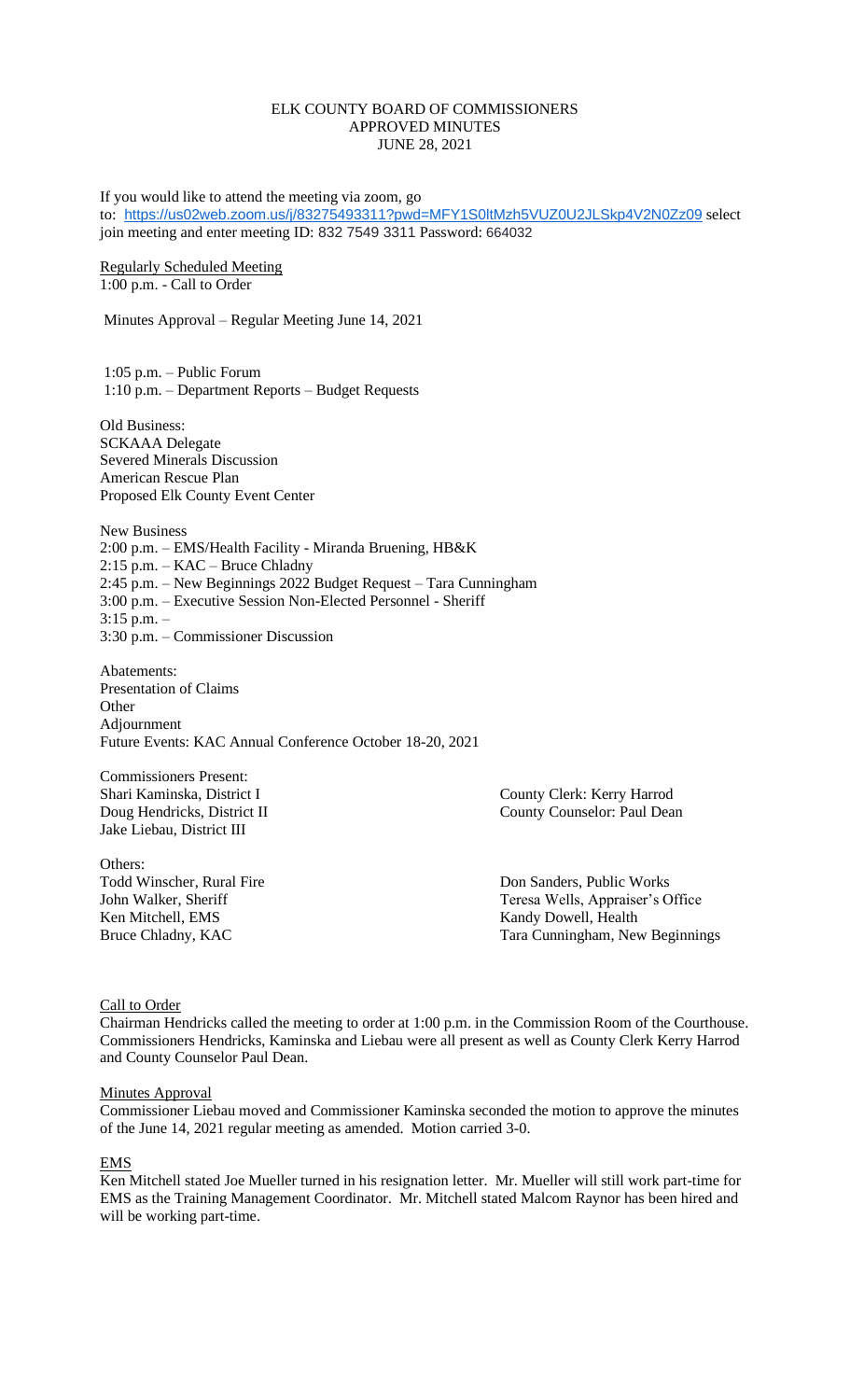# **Appraiser**

Tereasa Wells presented the Kimble Mapping Contract. Commissioner Liebau moved and Commissioner Kaminska seconded the motion to sign and approve the 2021 GIS Map Maintenance contract with Kimble Mapping, Inc. in the amount of \$5,500. Motion carried 3-0.

### Sheriff

John Walker presented a list of vehicles that are in the county impound. Sheriff Walker stated the red Toyota is back in service. Sheriff Walker will be sending 2 dispatchers to Salina in July for classes put on by the KHP. Deputy Hanson will be going to KLETC in Topeka for Range Master Class in July. Sheriff Walker stated he has hired Joe Mueller for the Howard City Officer Position. Mr. Mueller will start July 5, 2021. Sheriff Walker would like to give the old computer towers in storage to Jerry Hall's Communications. Mr. Hall stated he will grind all the hard drives and refurbish the towers. The Commission stated a contract will need to be prepared and signed.

### Rural Fire

Todd Winscher stated the new 1999 rescue truck is in Elk County.

# Public Works

### Road

Don Sanders presented paperwork on Project #025-C-4995-01 regarding all the minor collectors at zero cost to the County. Commissioner Kaminska moved and Commissioner Liebau seconded the motion to approve the award contract commitment for the sign project in Elk County for the minor collector sign project in Elk County, the County cost share being zero dollars. Motion carried 3-0.

Mr. Sanders presented the equipment lease/purchase agreement for the 2010 JD motor grader. Commissioner Kaminska moved and Commissioner Liebau seconded the motion to execute the lease purchase agreement between Elk County and Bank of Commerce of Howard for the purchase of a 2010 JD motor grader the amount of the loan being \$85,000 at an interest rate of 2.85%. Motion carried 3-0. Kent Kincheloe resigned last Thursday.

# Maintenance

Sheriff's Office kitchen remodel is coming along nicely.

**Recycling** The recycling trailer drops are still being made at the cities.

2022 Budget Requests The 2022 budget requests were presented.

# SCKAAA Delegate

The County is still looking for a delegate.

# Severed Minerals Discussion

The severed mineral discussion has been dropped.

### American Rescue Plan

Discussion was had regarding the plan. Kerry Harrod will schedule time at the next meeting to watch a webinar regarding the American Rescue Plan.

### Proposed Elk County Event Center

Discussion was had regarding building an event center in the County. An article was presented to be published in the County's newspaper and put on the website. A steering committee will be selected at the August 9, 2021 meeting.

### Kansas Association of Counties

Executive Director Bruce Chladny with KAC attended the meeting. Mr. Chladny state 104 counties are associated with KAC. Discussion was had regarding SB13 and the KAC annual conference October 18- 20, 2021 in Overland Park.

### Executive Session 2:30 p.m.

Commissioner Kaminska moved and Commissioner Liebau seconded the motion to go into executive session for 15 minutes to discuss non-elected personnel with Sheriff Walker and County Counselor Paul Dean present. Motion carried 3-0.

Back in session 2:45 p.m. No action.

New Beginnings 2022 Budget Request Tara Cunningham presented the 2022 budget request for New Beginnings.